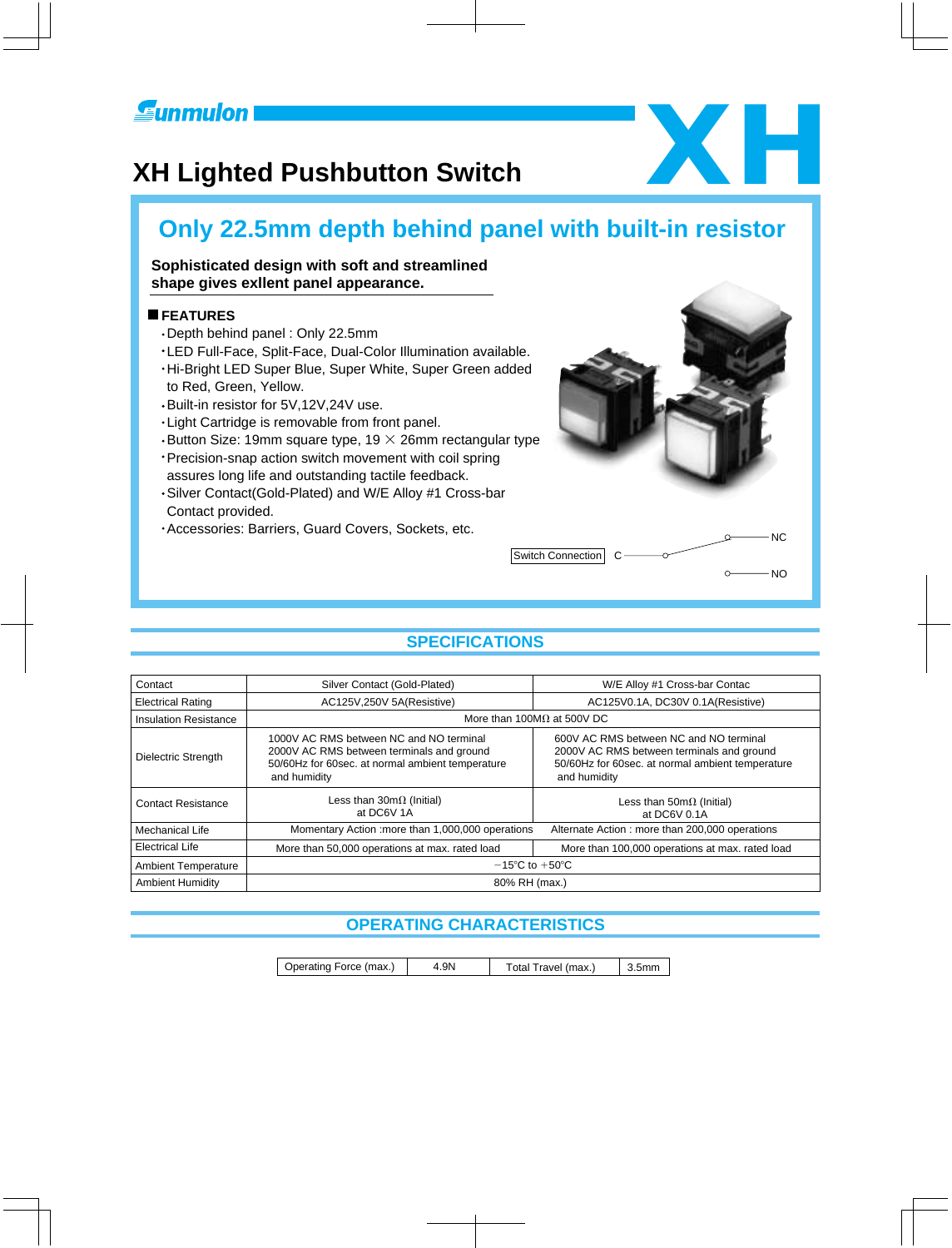

 **DIMENSIONS**

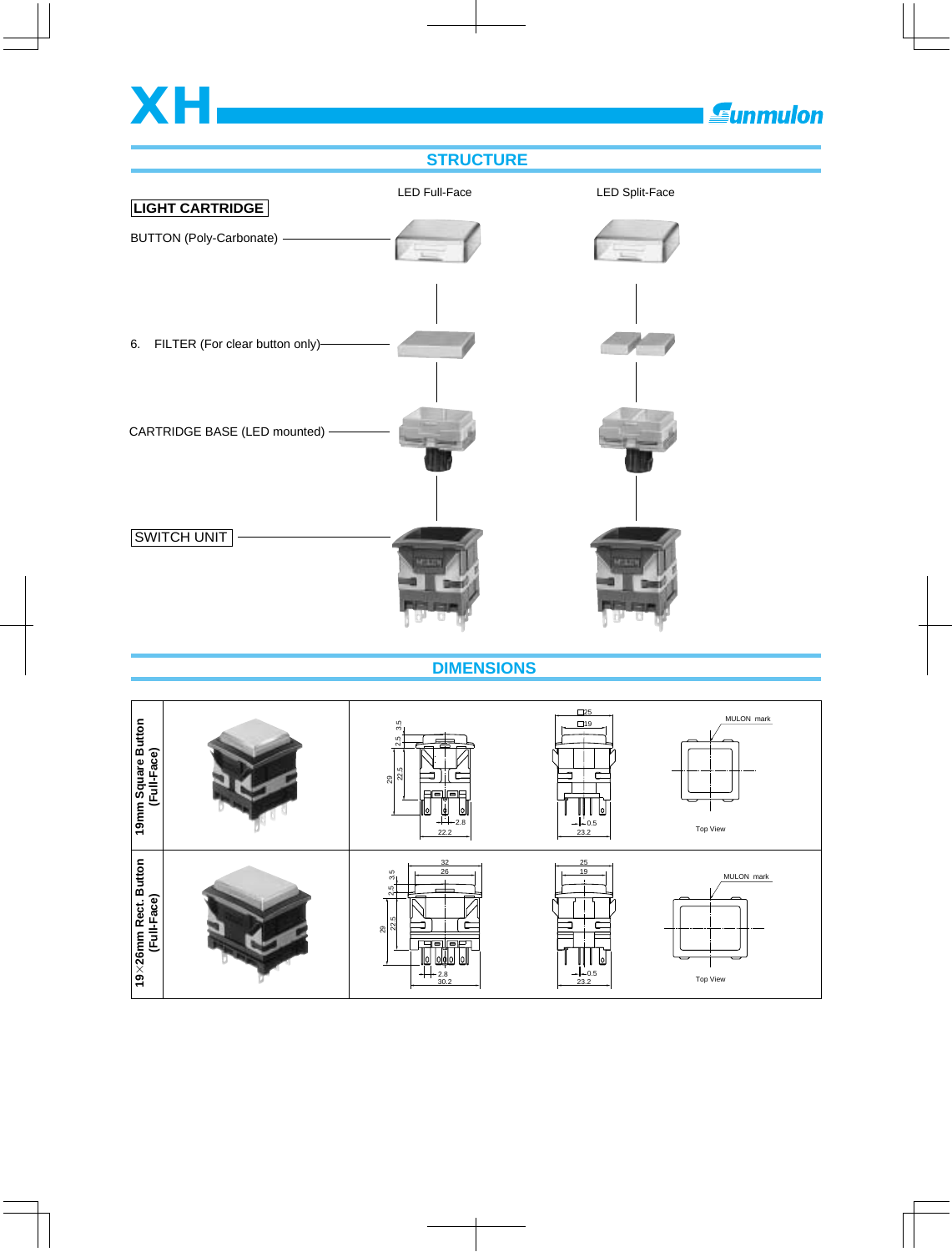# **INTERNAL CONNECTION ARRANGEMENTS**

#### **19mm Square Button**



#### **Dual-Color Combination**

LC-L1 LC-L<sub>2</sub>  $\overline{R}$  $\overline{G}$  $\overline{R}$  $\overline{Y}$  $Y$  SB SG  $\overline{\text{SB}}$ SW  $\overline{R}$ SW | SB | SB  $\overline{\mathsf{y}}$  $\overline{\text{sg}}$ SG  $\overline{R}$ SG  $\overline{\mathsf{v}}$ SW  $\overline{R}$  $\overline{G}$ 

R=Red Y=Yellow G=Green SB=Super Blue SW=Super White SG=Super Green

#### **19**-**26mm Rect. Button**

|                          | <b>Full-Face</b>                                                                                        | Split-Face(Vert.)                         | Split-Face(Horiz.)                                                           | <b>Dual-Color</b>                                                               |
|--------------------------|---------------------------------------------------------------------------------------------------------|-------------------------------------------|------------------------------------------------------------------------------|---------------------------------------------------------------------------------|
| 12<br>24<br>$\mathbf{v}$ | MULON mark<br><b>TOP VIEW</b><br><b>BOTTOM VIEW</b><br>L2<br>. .<br>NC<br>LC⊕<br>NO<br>$C\overline{OM}$ | MULON mark<br>TOP VIEW<br>LC⊕<br>L2<br>L1 | MULON mark<br><b>TOP VIEW</b><br>LC⊕<br>------------------<br>L <sub>2</sub> | MULON mark<br><b>TOP VIEW</b><br>$-11 - 11$<br>LC⊕<br>$+$ $-$<br>L <sub>2</sub> |

#### **Dual-Color Combination**

| _ _ _ _ _ _ _ _ _ _ _ _ _ _ _ _ _ _ _ _ |   |               |           |                      |                   |        |           |              |              |    |    |
|-----------------------------------------|---|---------------|-----------|----------------------|-------------------|--------|-----------|--------------|--------------|----|----|
| ◡<br>-                                  | D | $\sqrt{}$     | <b>SB</b> | C <sub>D</sub><br>56 | $\sim$<br>ت       | SB     | <b>SB</b> | $\sim$<br>ت∪ | $\sim$<br>99 | SW | SW |
| $\overline{\phantom{0}}$<br>◡<br>--     |   | $\sim$<br>G   | SG        | SW                   | SW                |        |           |              |              |    |    |
| - - - - - - - -                         |   | $\sim$ $\sim$ | $- - -$   | $\sim$<br>$-$        | $\cdots$ $\cdots$ | $\sim$ |           |              |              |    |    |

R=Red Y=Yellow G=Green SB=Super Blue SW=Super White SG=Super Green

# **TERMINALS LAYOUT**

#### **TERMINALS LAYOUT**

|                                | <b>STDP</b>                                                                       | <b>DTDP</b>                                                                                | <b>INDICATOR</b> |  |  |  |  |  |
|--------------------------------|-----------------------------------------------------------------------------------|--------------------------------------------------------------------------------------------|------------------|--|--|--|--|--|
| ►<br>ectangula<br>Square,<br>≃ | <b>BOTTOM VIEW</b><br>L2<br>IL1<br>뜨<br><b>NC</b><br><b>NO</b><br>$-\alpha$<br>ັບ | L2<br>L1<br>LC.<br>NC<br><b>NC</b><br><b>NO</b><br>N <sub>O</sub><br>∩<br>$-C$<br>$-\circ$ | L2<br>ΙĽ<br>FC   |  |  |  |  |  |

## **TERMINAL DIMENSIONS TERMINAL SHAPE**



**TERMINAL SHAPE**



#110 Tab, Soldering Terminal

Tolerance :  $\pm$ 0.4mm



SW  $\overline{\mathsf{y}}$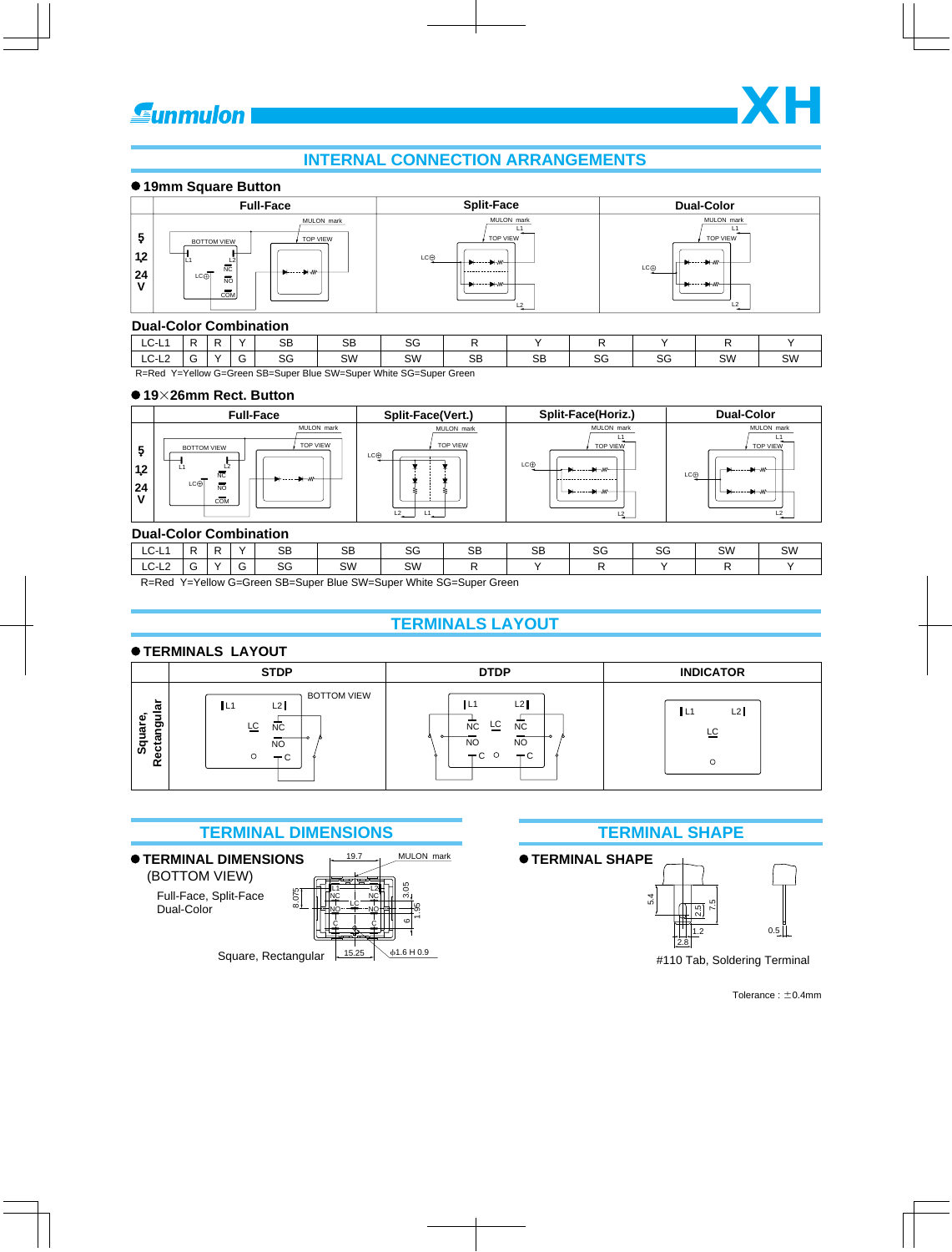# **LED DATA**

#### **LED DATA**

|                      |                                        |           |           |         |                 | Current Rating (mA)       |            |    |                                    |                                  |                      |                                                                                   |           |     |            |                 | Current Rating (mA)       |    |     |                                    |                            |
|----------------------|----------------------------------------|-----------|-----------|---------|-----------------|---------------------------|------------|----|------------------------------------|----------------------------------|----------------------|-----------------------------------------------------------------------------------|-----------|-----|------------|-----------------|---------------------------|----|-----|------------------------------------|----------------------------|
| Button               | DC                                     | Full-Face |           |         | Split-Face      |                           | Dual-Color |    |                                    |                                  | Button               | DC                                                                                | Full-Face |     | Split-Face |                 |                           |    |     | Dual-Color                         |                            |
|                      | Supply<br>Noltage R, Y, G  Swi-<br>(V) |           | <b>SB</b> | R, Y, G | <b>SB</b><br>SW | <b>RYG</b><br>combination |            |    | R, Y and SB, SW,<br>SG combination | <b>SB, SW, SG</b><br>combination | Rect.                | Supply<br>$\left. \frac{1}{2} \right $ Voltage $\left  R, Y, G \right $ 3.<br>(V) |           | SB. | SW,  R.Y.G | <b>SB</b><br>SW | <b>RYG</b><br>combination |    |     | R, Y and SB, SW,<br>SG combination | ISB, SW, SG<br>combination |
| $\frac{1}{\sqrt{2}}$ |                                        |           | SG        |         | SG              | R.۲                       | G          | R۱ | SB.SW.SG                           |                                  | ξ                    |                                                                                   |           | SG  |            | SG              | R.Y                       | G  | R.Y | <b>SB.SW.SG</b>                    |                            |
|                      | 5V                                     | 45        | 30        | 26      | 13              | 21                        | 36         | 33 | 26                                 | 26                               | 26m                  | 5V                                                                                | 60        | 60  | 26         | 26              | 28                        | 48 | 44  | 52                                 | 52                         |
| $\sqrt{9mn}$         | <b>12V</b>                             | 30        | 15        | 13      | 13              | 14                        | 24         | 22 | 13                                 | 13                               | $\times$<br>$\infty$ | 12V                                                                               | 30        | 30  | 13         | 13              | 14                        | 24 | 22  | 26                                 | 26                         |
|                      | <b>24V</b>                             | 15        | 15        | 13      | 13              |                           | 12         |    | 13                                 | 13                               | $\overline{ }$       | 24V                                                                               | 15        | 15  | 13         | 13              |                           | 12 |     | 13                                 | 13                         |

#### **EXTERNAL RESISTOR**

Switches are normally fitted with internal resistors to operate on 5, 12, 24V DC supply. In case of non-resistor type, suitable external current limiting resistors must be installed as shown by the table and formula.

#### **19mm Square Button**

|                                                                  |     |                   |            |     | Full-Face |            |           |            |            |     |      |            |     | Split-Face |            |     | Dual-Color |            |     |     |                 |     |     |            |
|------------------------------------------------------------------|-----|-------------------|------------|-----|-----------|------------|-----------|------------|------------|-----|------|------------|-----|------------|------------|-----|------------|------------|-----|-----|-----------------|-----|-----|------------|
| <b>ITEM</b>                                                      |     | R, Y              |            |     | G         |            |           | SB, SW, SG |            |     | R, Y |            |     | G          |            |     | SB, SW, SG |            |     |     | RYG combination |     |     |            |
|                                                                  |     |                   |            |     |           |            |           |            |            |     |      |            |     |            |            |     |            |            |     | R.Y |                 |     | G   |            |
|                                                                  | 5V  | 12V               | <b>24V</b> | 5V  | 12V       | <b>24V</b> | 5V        | 12V        | <b>24V</b> | 5V  | 12V  | <b>24V</b> | 5V  | 12V        | <b>24V</b> | 5V  | 12V        | <b>24V</b> | 5V  | 12V | <b>24V</b>      | 5V  | 12V | <b>24V</b> |
| Max. operating current IFM (mA)                                  | 75  | 50                | 25         | 75  | 50        | 25         | 50        | 25         | 25         | 50  | 25   | 25         | 50  | 25         | 25         | 25  | 25         | 25         | 75  | 50  | 25              | 75  | 50  | 25         |
| DC reverse voltage VR (V)                                        | 8   | $12 \overline{ }$ | 24         | 8   | 12        | 24         | 5         | 10         | 10         | 8   | 12   |            | 8   | 12         | 12         | 5   | 5<br>5     |            |     | 12  | 24              | 8   | 12  | 24         |
| Forward voltage VF (V)                                           | 3.6 | 5.4               | 10.8       | 4.4 | 6.6       | 13.2       | 3.2       | 6.4        | 6.4        | 3.6 | 5.4  | 5.4        | 4.4 | 6.6        | 6.6        | 3.2 | 3.2        | 3.2        | 3.6 | 5.4 | 10.8            | 4.4 | 6.6 | 13.2       |
| Recommended operating<br>current IF (mA)                         | 45  | 30                | 15         | 45  | 30        | 15         | 30        | 15         | 15         | 26  | 13   | 13         | 26  | 13         | 13         | 13  | 13         | 13         | 21  | 14  |                 | 36  | 24  | 12         |
| <b>Current Reduced Factor</b><br>(Over 25°C working Temperature) | 1.2 | 0.8               | 0.4        | 1.2 | 0.8       | 0.4        | $\cdot$ 2 | 0.8        | 0.4        | 0.8 | 0.4  | 0.4        | 0.8 | 0.4        | 0.4        | 0.4 | 0.4        | 0.4        | 1.2 | 0.8 | 0.4             | 1.2 | 0.8 | 0.4        |
| Wiring diagram                                                   |     |                   |            |     | Fig. 1    |            |           |            |            |     |      |            |     |            |            |     | Fig. 2     |            |     |     |                 |     |     |            |

| Dual-Color                                                  |                                            |                                |     |            |     |     |             |     |  |  |  |  |  |
|-------------------------------------------------------------|--------------------------------------------|--------------------------------|-----|------------|-----|-----|-------------|-----|--|--|--|--|--|
|                                                             |                                            | R.Y and SB, SW, SG combination |     |            |     |     | SB, SW, SG  |     |  |  |  |  |  |
|                                                             | R. Y                                       |                                |     | SB, SW, SG |     |     | combination |     |  |  |  |  |  |
| 5V                                                          | 12V                                        | 24V                            | 5V  | 12V        | 24V | 5V  | 12V         | 24V |  |  |  |  |  |
| 75                                                          | 50                                         | 25                             | 50  | 25         | 25  | 50  | 25          | 25  |  |  |  |  |  |
| 8                                                           | 12<br>24<br>5<br>10<br>5<br>10<br>10<br>10 |                                |     |            |     |     |             |     |  |  |  |  |  |
| 3.6                                                         | 5.4                                        | 10.8                           | 3.2 | 6.4        | 6.4 | 3.2 | 6.4         | 6.4 |  |  |  |  |  |
| 33                                                          | 22                                         | 11                             | 26  | 13         | 13  | 26  | 13          | 13  |  |  |  |  |  |
| 1.2<br>0.4<br>0.8<br>0.4<br>0.8<br>0.4<br>0.8<br>0.4<br>0.4 |                                            |                                |     |            |     |     |             |     |  |  |  |  |  |
|                                                             | Fia. 2                                     |                                |     |            |     |     |             |     |  |  |  |  |  |

R=Red Y=Yellow G=Green SB=Super Blue SW=Super White SG=Super Green

#### **1926mm Rect. Button**

|                                                                  |     |      |      |     | Full-Face |            |              |            |            |        |            |            |     | Split-Face |            |                   |            |            | Dual-Color |     |                 |     |     |         |
|------------------------------------------------------------------|-----|------|------|-----|-----------|------------|--------------|------------|------------|--------|------------|------------|-----|------------|------------|-------------------|------------|------------|------------|-----|-----------------|-----|-----|---------|
| <b>ITEM</b>                                                      |     |      |      |     |           |            |              |            |            |        |            |            |     |            |            |                   | SB, SW, SG |            |            |     | RYG combination |     |     |         |
|                                                                  |     | R, Y |      |     | G         |            |              | SB, SW, SG |            |        | R, Y       |            |     | G          |            |                   |            |            |            | R.Y | G               |     |     |         |
|                                                                  | 5V  | 12V  | 24V  | 5V  | 12V       | <b>24V</b> | 5V           | 12V        | <b>24V</b> | 5V     | <b>12V</b> | <b>24V</b> | 5V  | 12V        | <b>24V</b> | 5V                | 12V        | <b>24V</b> | 5V         | 12V | 24 <sub>V</sub> | 5V  |     | 12V 24V |
| Max. operating current IFM (mA)                                  | 100 | 50   | 25   | 100 | 50        | 25         | 100          | 50         | 25         | 50     | 25         | 25         | 50  | 25         | 25         | 50                | 25<br>25   |            |            | 50  | 25              | 100 | 50  | 25      |
| DC reverse voltage VR (V)                                        | 8   | 16   | 32   | 8   | 16        | 32         | 5            | 10         | 20         | 8      | 16         | 16         | 8   | 16         | 16         | 5                 | 10<br>10   |            |            | 16  | 32              | 8   | 16  | 32      |
| Forward voltage VF (V)                                           | 3.6 | 7.2  | 14.4 | 4.4 | 8.8       | 17.6       | 3.2          | 6.4        | 12.8       | 3.6    | 7.2        | 7.2        | 4.4 | 8.8        | 8.8        | 3.2               | 6.4<br>6.4 |            |            | 7.2 | 14.4            | 4.4 | 8.8 | 17.6    |
| Recommended operating<br>current IF (mA)                         | 60  | 30   | 15   | 60  | 30        | 15         | 60           | 30         | 15         | 26     | 13         | 13         | 26  | 13         | 13         | 13                | 13         | 13         | 28         | 14  |                 | 48  | 24  | 12      |
| <b>Current Reduced Factor</b><br>(Over 25°C working Temperature) | 1.6 | 0.8  | 0.4  | 1.6 | 0.8       | 0.4        | $.6^{\circ}$ | 0.8        | 0.4        | 0.8    | 0.4        | 0.4        | 0.8 | 0.4        | 0.4        | 0.8<br>0.4<br>0.4 |            |            | 1.6        | 0.8 | 0.4             | 1.6 | 0.8 | 0.4     |
| Wiring diagram                                                   |     |      |      |     | Fig. 1    |            |              |            |            | Fig. 2 |            |            |     |            |            | Fig. 2            |            |            |            |     |                 |     |     |         |

|     | Dual-Color                                           |                                |     |            |      |             |            |            |  |  |  |  |  |
|-----|------------------------------------------------------|--------------------------------|-----|------------|------|-------------|------------|------------|--|--|--|--|--|
|     |                                                      | R.Y and SB, SW, SG combination |     |            |      |             | SB, SW, SG |            |  |  |  |  |  |
|     | R, Y                                                 |                                |     | SB. SW. SG |      | combination |            |            |  |  |  |  |  |
| 5V  | 12V                                                  | 24V                            | 5V  | 12V        | 24V  | 5V          | 12V        | <b>24V</b> |  |  |  |  |  |
| 100 | 50                                                   | 25                             | 100 | 50         | 25   | 100         | 50         | 25         |  |  |  |  |  |
| 8   | 32<br>5<br>10<br>10<br>10<br>16<br>5<br>10           |                                |     |            |      |             |            |            |  |  |  |  |  |
| 3.6 | 7.2                                                  | 14.4                           | 3.2 | 6.4        | 12.8 | 3.2         | 6.4        | 12.8       |  |  |  |  |  |
| 44  | 22                                                   | 11                             | 52  | 26         | 13   | 52          | 26         | 13         |  |  |  |  |  |
| 1.6 | 0.4<br>0.4<br>1.6<br>0.8<br>0.4<br>0.8<br>1.6<br>0.8 |                                |     |            |      |             |            |            |  |  |  |  |  |
|     |                                                      |                                |     | Fia. 2     |      |             |            |            |  |  |  |  |  |









The value of the series resistor can be determined by the formula:

$$
R = \frac{Vcc - V_F}{I_F}
$$

- Vcc: Supply Voltage
- VF : Forward Voltage
- IF : Forward Current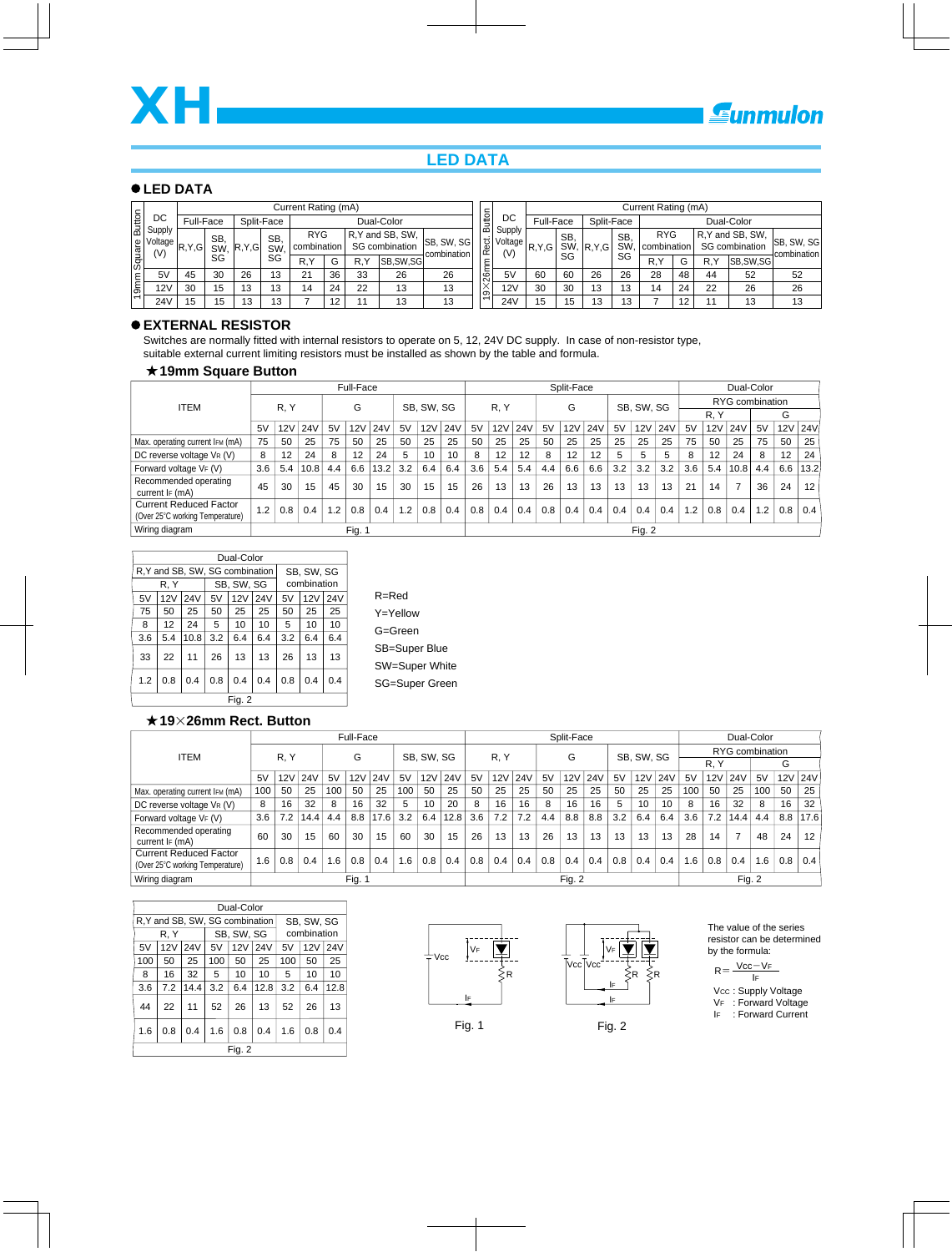# **Eunmulon**

# **Panel Layout / Panel Cut Dimensions**



#### **1926mm Rect. Button**



#### **In case of group mounting, please leave space as below**



 $\overline{\overline{\phantom{A}}\overline{\phantom{A}}\overline{\phantom{A}}\overline{\phantom{A}}\overline{\phantom{A}}\overline{\phantom{A}}\overline{\phantom{A}}\overline{\phantom{A}}\overline{\phantom{A}}\overline{\phantom{A}}\overline{\phantom{A}}\overline{\phantom{A}}\overline{\phantom{A}}\overline{\phantom{A}}\overline{\phantom{A}}\overline{\phantom{A}}\overline{\phantom{A}}\overline{\phantom{A}}\overline{\phantom{A}}\overline{\phantom{A}}\overline{\phantom{A}}\overline{\phantom{A}}\overline{\phantom{A}}\overline{\phantom{A}}\$ 

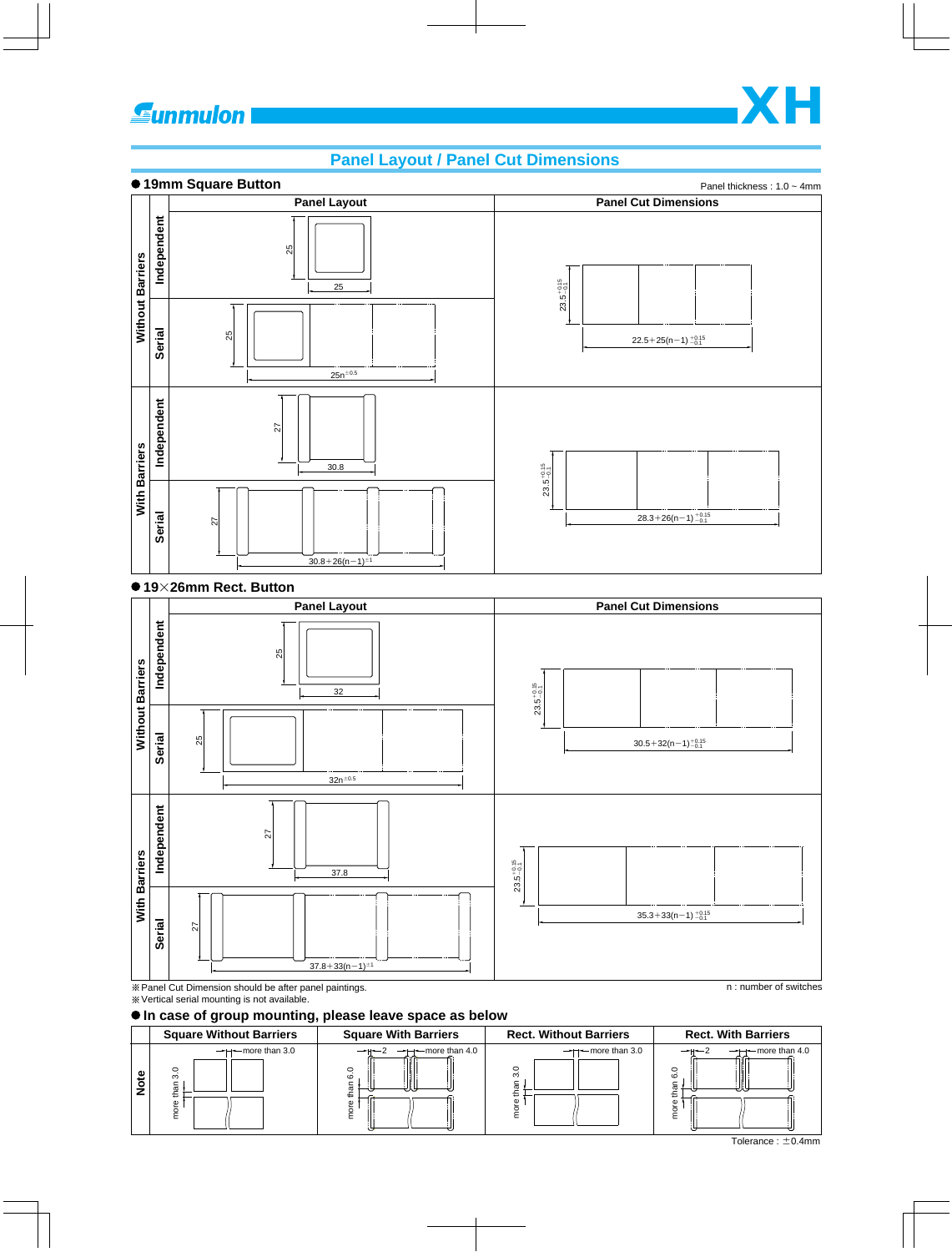

# **ACCESSORIES**

#### **BARRIERS**

In case of mounting switches in series, barriers can be used to prevent inadvertent pushing neighbor switch.





|              | PART NO.              |              |
|--------------|-----------------------|--------------|
|              | <b>Center Barrier</b> | Side Barrier |
| <b>Black</b> | XH-1872-K             | XH-1873-K    |
| Gray         | XH-1872-H             | XH-1873-H    |

#### **GUARD COVER**

Guard Cover prevents inadvertent and unintentional operations.

Easy to install by one-touch, also possible to install after switch be mounted on panel.

5.3

 $3^{8}$ 

 $\bullet$  19×26mm Rectangular



#### **Dust-Proof/Oil Water-tight Cover**

Cover, to prevent from Dust, Oil,Water (IP63)





38.8

Panel thickness : 1.0 ~ 3.5mm

The cover to be opened 180° and returned by spring force.

| PART NO. |                                   |  |  |  |  |  |  |  |  |  |  |
|----------|-----------------------------------|--|--|--|--|--|--|--|--|--|--|
|          | 19mm Square   19×26mm Rectangular |  |  |  |  |  |  |  |  |  |  |
| XH-2024  | XH-2025                           |  |  |  |  |  |  |  |  |  |  |







Panel thickness: 1.0 ~ 3.0mm

In case of using for Oil Water-tight, following rubber packing needed. However, it is not effective for serial mounting.

● 19mm Square





| PART NO.       |         |             |  |  |  |  |
|----------------|---------|-------------|--|--|--|--|
|                | Square  | Rectangular |  |  |  |  |
| Cover          | WH-0783 | WH-0784     |  |  |  |  |
| Rubber packing | WH-0767 | WH-0768     |  |  |  |  |

#### **SOCKET**

For easy maintenance. (Can be used for both square and rectangular)

● Soldering Terminal





PART NO. XH-2959-1

 $\bullet$  **TERMINAL DIMENSIONS** 

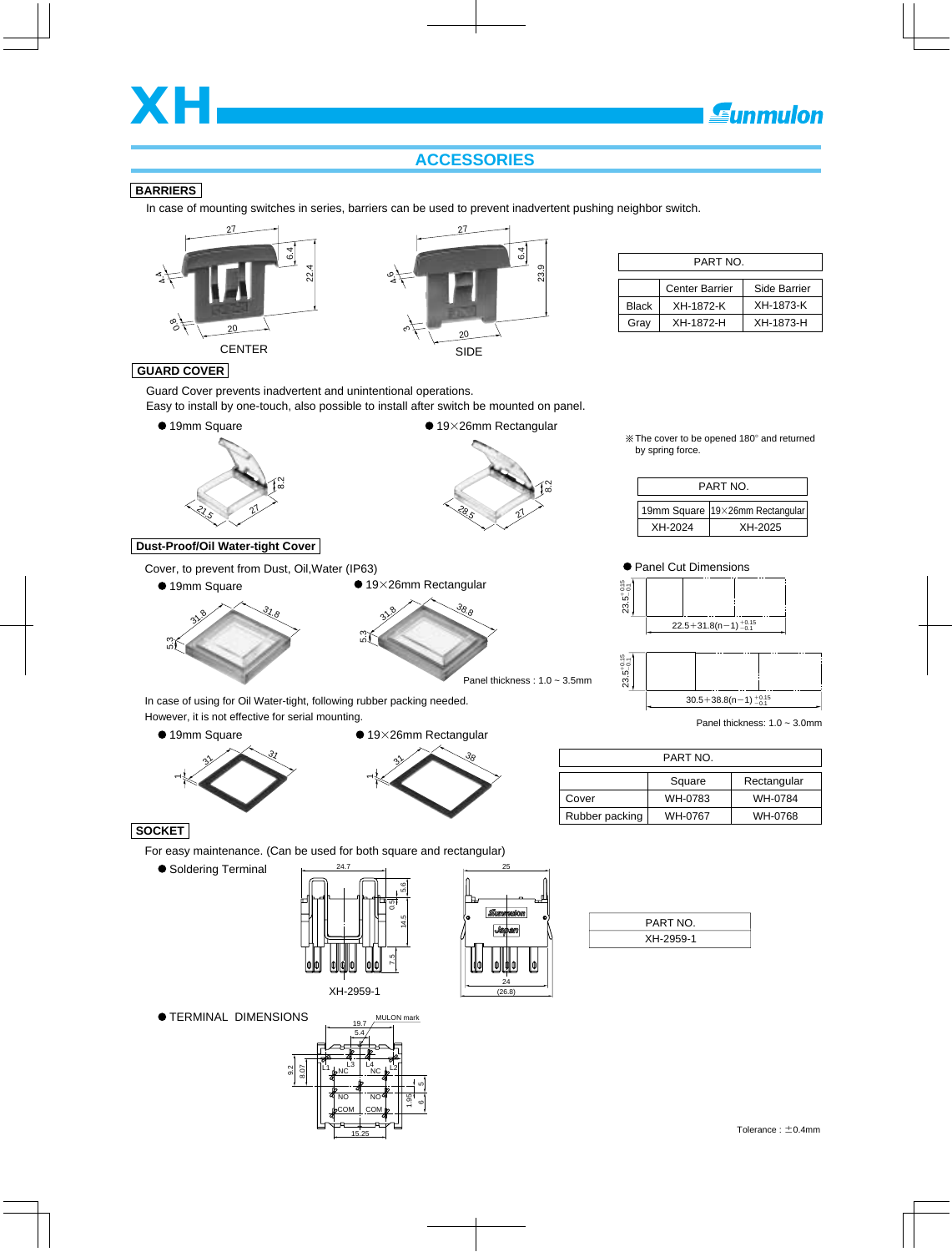

# **FILTER DIMENSIONS**



# **REPLACEMENT PARTS**

|              |                  | ● Divider         |                 |                                              |            |                                                           |                   |
|--------------|------------------|-------------------|-----------------|----------------------------------------------|------------|-----------------------------------------------------------|-------------------|
|              | Square Full-Face | Square Split-Face | Rect. Full-Face |                                              |            |                                                           | Part No. Position |
| R            | XH-1832-LR       | XH-1909-LR        | XH-1831-LR      | XH-1910-LR                                   | XH-1911-LR | Square Split-Face                                         | XH-2814           |
| G            | XH-1832-LG       | XH-1909-LG        | XH-1831-LG      | XH-1910-LG                                   | XH-1911-LG | Rect. Split-Face<br>(vertical)                            | XH-2814           |
| $\checkmark$ | XH-1832-LY       | XH-1909-LY        | XH-1831-LY      | XH-1910-LY                                   | XH-1911-LY |                                                           |                   |
|              | XH-1832-LM       | XH-1909-LM        | XH-1831-LM      | XH-1910-LM                                   | XH-1911-LM | Rect. Split-Face                                          | XH-2889           |
| <b>Blue</b>  | XH-1832-LB       | XH-1909-LB        | XH-1831-LB      | XH-1910-LB                                   | XH-1911-LB | (horizontal)                                              |                   |
|              | Item             | Milk-White        |                 | Please order replacement parts with Part No. |            | Rect. Split-Face(vertical)   Rect. Split-Face(horizontal) |                   |

#### $\bullet$  BUTTON

| color<br>Item                 | Red | Green | Yellow | Milk-White | Clear                                                             | Blue |
|-------------------------------|-----|-------|--------|------------|-------------------------------------------------------------------|------|
| 19mm Square Button            |     |       |        |            | XH-1834-LR XH-1834-LG XH-1834-LY XH-1834-LM XH-1834-CC XH-1834-LB |      |
| 19 $\times$ 26mm Rect. Button |     |       |        |            | XH-1833-LR XH-1833-LG XH-1833-LY XH-1833-LM XH-1833-CC XH-1833-LB |      |

# **ASSEMBLY & DISASSEMBLY**



**XH**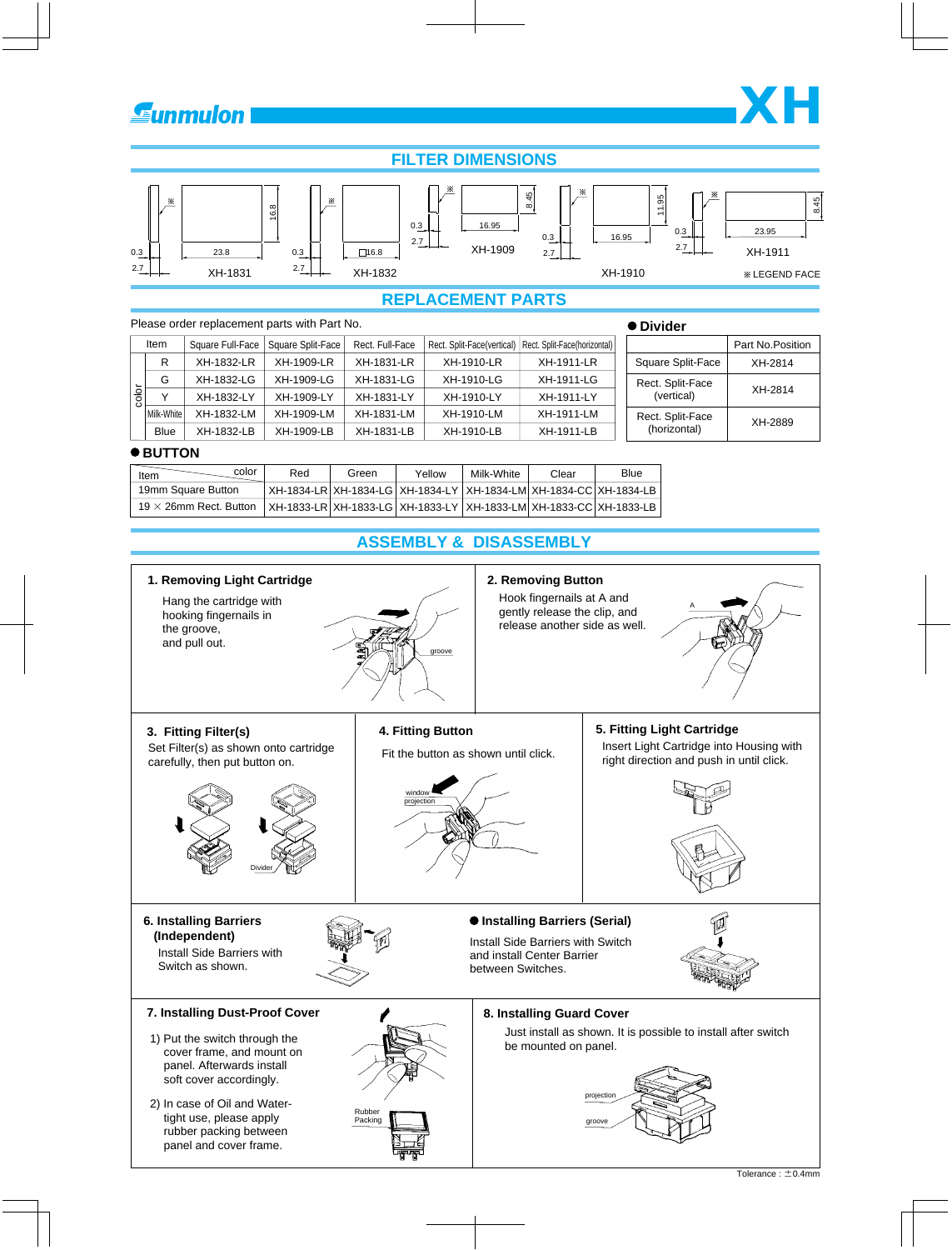# **XH**



1) In case of Split-Face, LED and Filter color location should be specified as follow:



2) In case of Split-Face, button color should be C (clear).

3) In case of Dual-Color, button color should be C (clear) with Milk-White filter or Milk-White button.

4) Please be noted that the color of "Yellow" for LED, Button, Filter is actually "Orange Yellow" not Lemon Yellow.